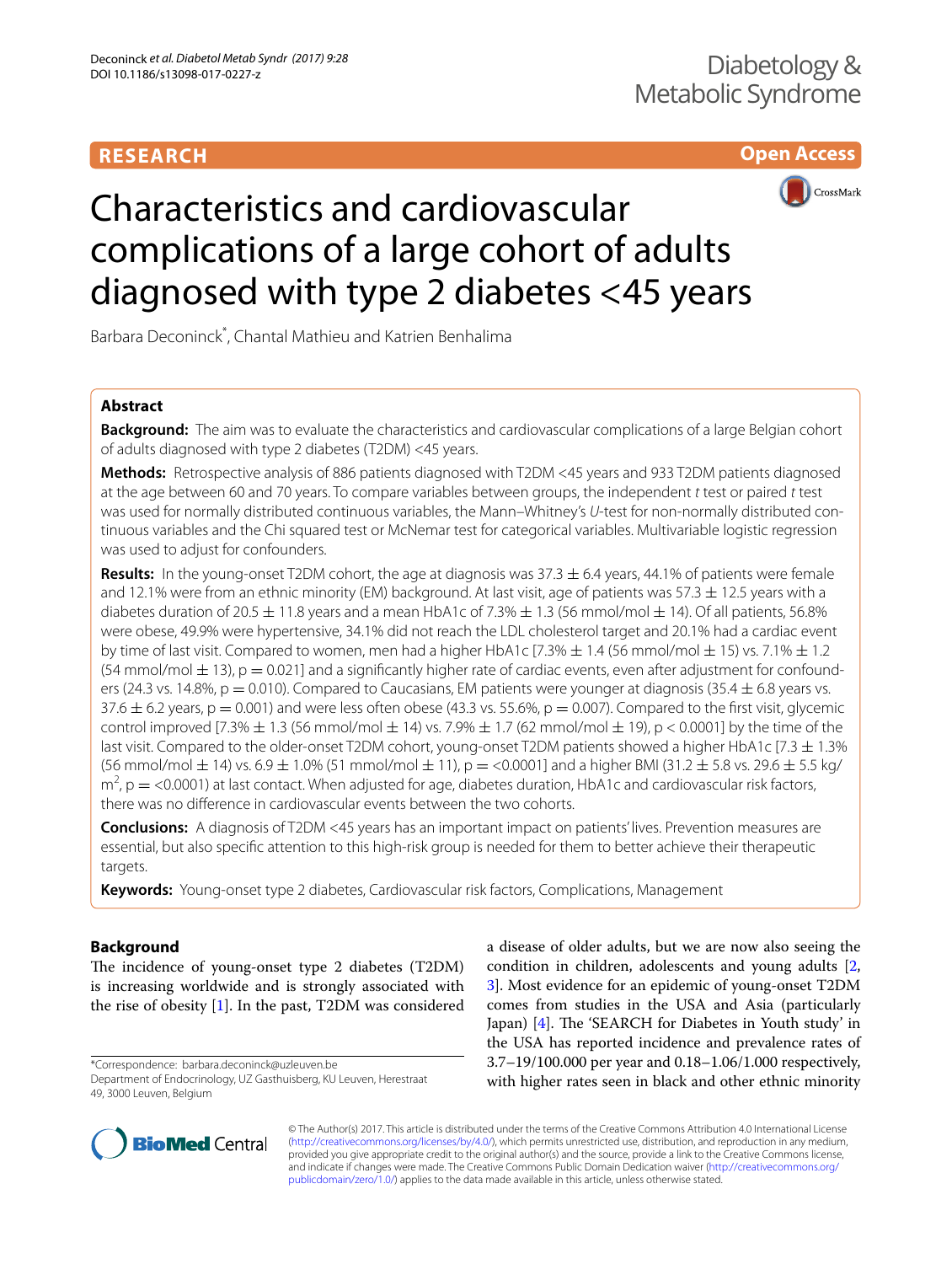groups [\[5,](#page-9-4) [6](#page-9-5)]. More importantly, studies show that the prevalence is increasing over time [[7\]](#page-9-6). Data from European populations are more limited and most data have been retrieved from pediatric care units (<17 years). Data from large diabetes centers in Sheffield and Leicester in the UK have shown that about 20% of adults with diabetes diagnosed before the age of 40 years have T2DM [\[8](#page-9-7), [9\]](#page-9-8). The definition of young-onset T2DM remains variable. Generally, subjects are classifed as young-onset T2DM if they were diagnosed with  $T2DM < 45$  years. This cut-off point has been selected for three reasons. Firstly, 45 years is the age the American Diabetes Association currently recommends for T2DM screening in adults. Secondly, the hazard of developing a myocardial infarction is fourfold higher in T2DM diagnosed <45 years compared to T2DM diagnosed >45 years  $[10]$ . Thirdly, using a cut-off point <45 years will include women of childbearing age, a cohort that requires special consideration [[3\]](#page-9-2).

Despite the younger age, recent data report that youngonset T2DM patients have a more severe phenotype, a more adverse cardiovascular risk profle and a poorer glycemic control even with a higher use of insulin therapy [\[10](#page-9-9)]. As a result, young-onset T2DM patients are at a high lifetime risk for the development of micro-and macrovascular complications [[7](#page-9-6)]. However, few studies have evaluated the long-term risk for cardiovascular complications in European young-onset T2DM patients. We therefore performed a retrospective study of patients diagnosed with T2DM <45 years attending our university hospital between 2004 and 2014. We hypothesized that patients with young-onset T2DM have a high rate of cardiovascular complications despite a rather young age. We evaluated the general characteristics, cardiovascular risk factors, micro- and macrovascular complications and management strategies over time in a large Belgian young-onset T2DM cohort. Moreover, we compared the general characteristics of this population with a cohort of T2DM patients diagnosed between 60 and 70 years.

## **Methods**

We performed a retrospective analysis of the electronic medical fles of all patients who attended our center at the University Hospital UZ Leuven in Belgium between 01-01-2004 and 31-12-2014 and who had the diagnosis of  $T2DM < 45$  years. The study was approved by the Institutional Review Board of UZ Leuven (S58334) and conducted according to the principles expressed in the Declaration of Helsinki. Due to the retrospective nature of the study there was no need for informed consent from the participants (the data were analyzed anonymously) as in compliance with the Belgian Law of 8 December, 1992 on the protection of privacy and the Belgian Law of 22 August, 2002 on the rights of the patient.

Leuven is a medium-size city in the Dutch-speaking part of Belgium and has a population with a slightly lower ratio of ethnic minorities (EM) (15.4% in 2011) compared to the larger Belgian cities [\[11](#page-9-10)]. Of the overall Belgian adult population, 48% is overweight and 13% is obese (2013)  $[12]$  $[12]$  $[12]$ . The background prevalence of T2DM in Belgium is 6.5% [\[13\]](#page-9-12). UZ Leuven is one of the largest hospitals in the country. The out-patient diabetes center attends to about 4400 T2DM patients and 1400 type 1 diabetes (T1DM) patients yearly. Patients are under the care of an experienced multidisciplinary team of endocrinologists, diabetes nurses, dieticians and psychologists. A well-structured electronic medical fle, specifcally designed for the diabetes center, is used for routine care.

Subjects who attended the diabetes center between 2004 and 2014 were identifed by the electronic medical database. A total of 9072 patients with diabetes were identifed of whom 5968 had T2DM (65.8%), 1968 had T1DM (21.7%), 648 had secondary diabetes (7.1%), 140 had gestational diabetes (1.5%), 239 had another type of diabetes (2.6%) and 69 patients had a metabolic syndrome (0.8%). To ensure that only patients with established T2DM were included, we excluded patients with only one contact labeled as T2DM between 2004 and 2014. Of the remaining 4557 patients with T2DM, 1077 patients were identifed being younger than 45 years at the time of diagnosis. T2DM accounted for 13.1% of the diabetes population <45 years attending our diabetes center in 2014. Due to suspicion of misdiagnosis, 86 fles were evaluated in more detail and 54 patients were further excluded due to misclassifcation. Since the aim was also to assess the evolution over time in this young-onset cohort, we retrieved details of the frst and last visit in our center, ranging from 1998 to 2015. Another 137 patients were excluded because the follow-up time between the two visits was less than one year, leaving a young-onset T2DM cohort of 886 patients. To be able to compare the general characteristics of the young-onset T2DM adults with T2DM patients diagnosed at an older age, we also retrospectively evaluated the records of 933 patients who attended UZ Leuven between 2004 and 2014 and who had been diagnosed with T2DM at an age between 60 and 70 years.

Outcomes were obtained from review of the electronic database. Clinical data recorded were gender, age, nationality, ethnicity, past history, length, weight, BMI  $(kg/m<sup>2</sup>)$ , blood pressure (BP), diabetes duration, presence of diabetic retinopathy, smoking status, medication use and use of insulin. Biochemical data recorded were HbA1c, total cholesterol, LDL-cholesterol, triglycerides and microalbuminuria (defned as a urine albumin-creatinin ratio >30 mg/g creatinin or a 24 h excretion of urinary albumin of 31–299 mg or a urinary concentration of microalbumin of 21–199 mg/l). Cardiovascular risk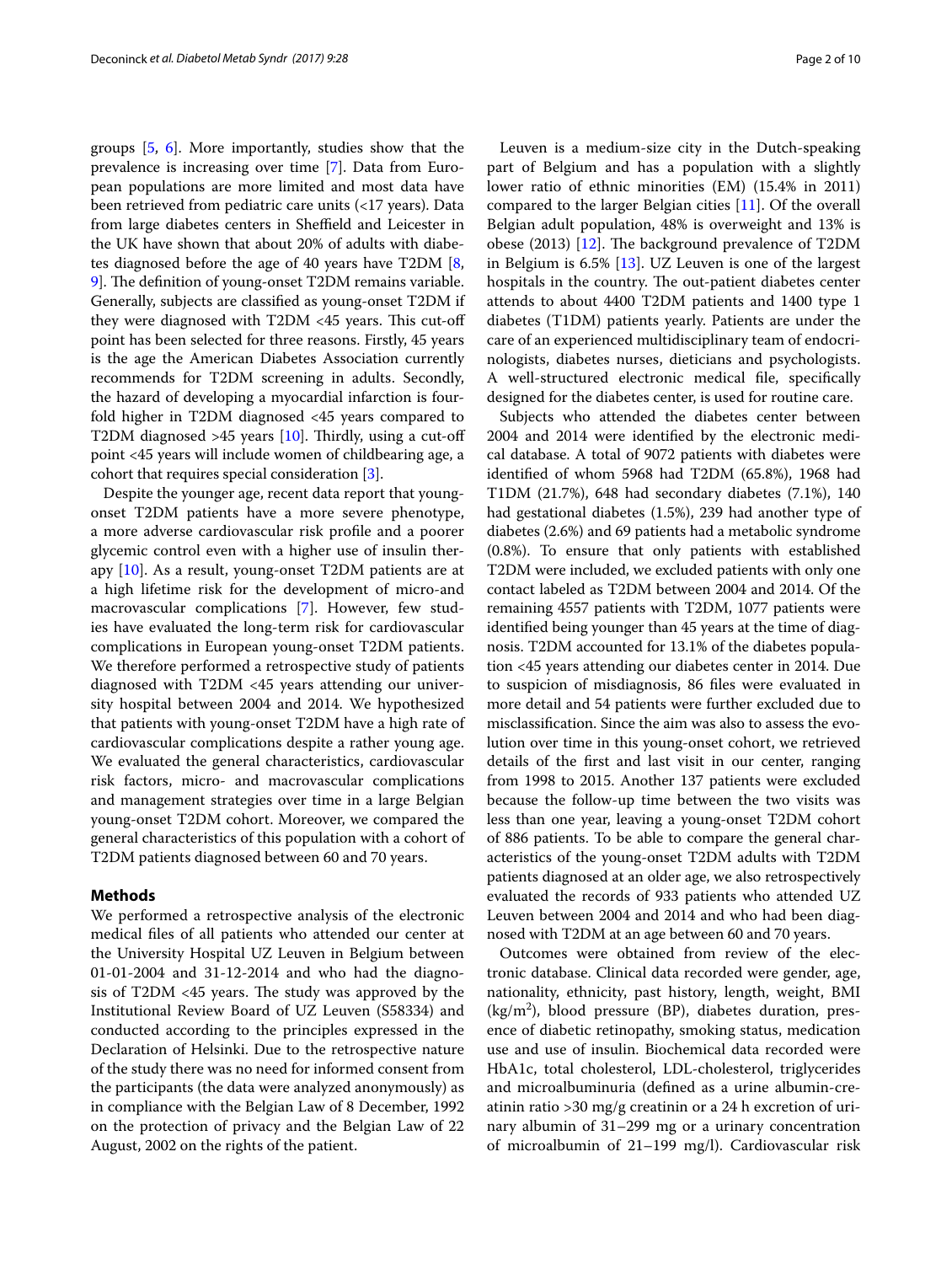factors recorded were hypertension (systolic BP  $\geq$  140 and/or diastolic BP  $\geq$  90 mmHg), overweight (BMI 25–29.9 kg/m<sup>2</sup>) or obesity (BMI  $\geq 30$  kg/m<sup>2</sup>), nicotine use, LDL  $\geq$  70 mg/dl in secondary cardiovascular prevention, LDL  $\geq$  100 mg/dl in primary cardiovascular prevention and a triglyceride level  $\geq$ 150 mg/dl. The cardiovascular complications recorded were carotid surgery, surgery of the lower limbs [thrombolysis, balloon dilatation, percutaneous transluminal arterioplasty (PTA) or an open vessel operation], transient ischemic attack (TIA) or cerebrovascular accident (CVA) and cardiac events [myocardial infarction or an intervention such as a percutaneous transluminal coronary angioplasty (PTCA) or a coronary artery bypass graft (CABG)]. When the fle mentioned a diagnosis of 'cardiac angina' or 'limb claudication', it was analyzed in more detail to establish whether the patient had undergone an intervention or had a history of CVA or myocardial infarction. Furthermore, we analyzed the number of re-interventions, defned as new interventions following a previously conservative approach or a second TIA/CVA/cardiac event between the frst and the last contact.

During the study time period, HbA1c was measured using diferent techniques. Between May 2002 and August 2007, the immunoassay method Dimension HA1C of Dade Behring was used. From August 2007 until October 2015, the reversed-phase cation-exchange chromatography was used (ADAMS HA-8160, Menarini Diagnostics Benelux). Since October 2015, HbA1c has been measured by a high performance liquid chromatography principle with the cationic non-porous ion exchanger using the ionic diference (Tosoh HLC-723G8, Tessenderlo, Belgium). Since 1996, reproduction of Hba1c complies with the National Glycohemoglobin Standardization Program [[14\]](#page-9-13). During the entire period of the study, lipids and microalbuminuria were measured by the same biomedical technique with only a few changes in the calibration methods/equipment/assays. Total cholesterol was measured on Cobas 8000, Roche Diagnostics by enzymatic colorimetic CHOD-PAP method, triglycerides by enzymatic colorimetic GPO-PAP method, HDL cholesterol by dextran sulfate/Mg precipitation followed by enzymatic colorimetric CHOD-PAP reaction, calculated LDL-cholesterol by Friedewald formula (Total cholesterol—HDL cholesterol—Triglycerides/4). Microalbuminuria was measured by an immunoturbidimetric method (Tina-Quant Albumin) on a Cobas 8000 auto-analyzer from Roche Diagnostics.

# **Statistical analyses**

Statistical analyses were performed using SPSS 23. Continuous variables were presented as mean and standard deviation if normally distributed and as median otherwise.

Categorical variables were expressed as percentage. To compare variables between two groups, the independent *t* test or paired *t* test was used for normally distributed continuous variables, the Mann–Whitney's *U*-test for nonnormally distributed continuous variables and the Chi squared test or McNemar test for categorical variables. For comparison of the occurrence of cardiovascular events between groups, logistic regression analysis was performed to adjust for confounding factors such as smoking, HbA1c, BMI, LDL-cholesterol, systolic and diastolic blood pressure, diabetes duration, age and microalbuminuria. A p value of <0.05 (two-tailed) is considered signifcant.

## **Results**

# **Characteristics of the young‑onset T2DM cohort at last contact**

## *General characteristics*

Of the 886 patients, mean age at diagnosis was  $37.3 \pm 6.4$  years, 44.1% were women and 12.1% (106) were from an EM background (32.0% Northern-African, 29.2% black African, 19.8% Asian, 16.0% Middle-Eastern and 2.8% South-American). Mean age at last contact was  $57.3 \pm 12.5$  years and mean diabetes duration was  $20.5 \pm 11.8$  years. Mean HbA1c was  $7.3\% \pm 1.3$ (56 mmol/mol  $\pm$  14) with 45.5% of patients reaching an HbA1c <7.0% (52 mmol/mol) and 81.9% receiving insulin. Mean BMI was  $31.2 \pm 5.8$  kg/m<sup>2</sup>, with 32.4% of patients being overweight and 56.8% being obese. Furthermore, 16.6% of patients smoked, 49.9% were hypertensive, 33.3% had elevated triglycerides and 34.1% did not reach the LDL cholesterol target. In addition, 81.7% of patients had at least two or more cardiovascular risk factors. By the time of the last contact, 0.9% of patients (8) had received carotid surgery, 6.9% of patients (61) had received vascular surgery of the lower limbs, 7.2% of patients (64) had experienced a CVA and 20.1% of patients (178) had sufered from a cardiac event. Diabetic retinopathy was present in 40.2% and microalbuminuria in 34.4% of patients.

## *Comparison between women and men*

Table [1](#page-3-0) gives an overview of the differences between women and men at the time of the last contact. Men were older at diagnosis  $(38.1 \pm 5.8 \text{ vs. } 36.4 \pm 6.9, \text{ p} < 0.0001)$ , had a higher HbA1c [7.3%  $\pm$  1.4 (56 mmol/mol  $\pm$  15) vs. 7.1%  $\pm$  1.2 (54 mmol/mol  $\pm$  13), p = 0.021], had lower rates of obesity  $(51.2 \text{ vs. } 64.1\% , p < 0.0001)$  but higher rates of hypertension (53.4 vs. 45.3%,  $p = 0.019$ ) and smoked more often  $(20.2 \text{ vs. } 12.0\% , p = 0.001).$ 

## *Comparison between Caucasians and EM patients*

Compared to Caucasians, EM patients were younger at diagnosis  $(35.4 \pm 6.8 \text{ vs. } 37.6 \pm 6.2 \text{ years},$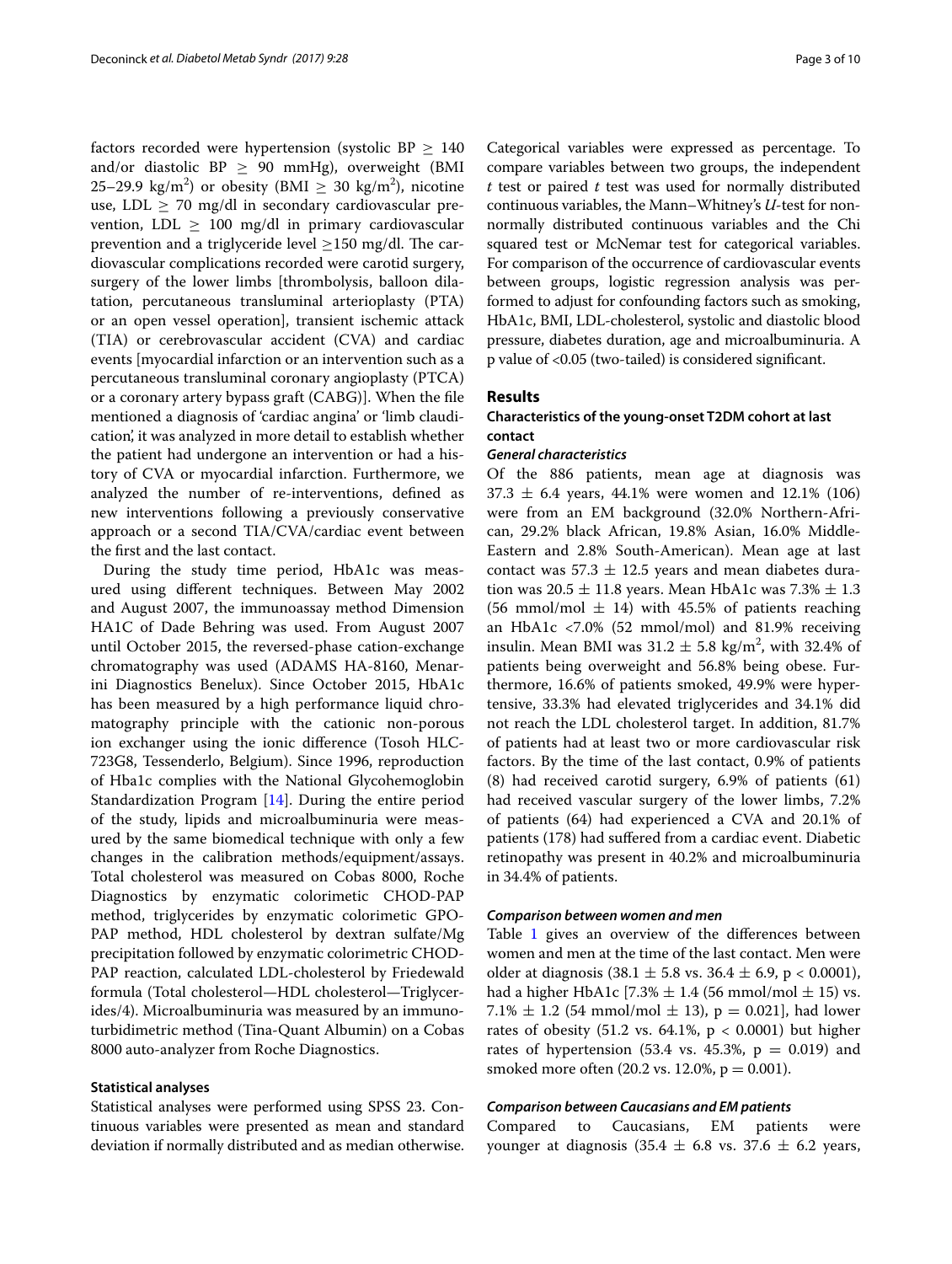# <span id="page-3-0"></span>**Table 1 Characteristics and complications for men and women at last contact in the young-onset cohort**

|                                                | Men<br>$N = 495(55.9\%)$    | Women<br>$N = 391(44.1\%)$  | p value  |
|------------------------------------------------|-----------------------------|-----------------------------|----------|
| % EM                                           | 12.4                        | 11.7                        | 0.762    |
| Mean age at diagnosis                          | $38.1 \pm 5.8$              | $36.4 \pm 6.9$              | < 0.0001 |
| Mean age at last visit (years)                 | $56.9 \pm 11.5$             | $57.8 \pm 13.8$             | 0.283    |
| Mean follow-up (years)                         | $8.1 \pm 4.8$               | $8.8 \pm 5.1$               | 0.029    |
| Mean diabetes duration (years)                 | $19.3 \pm 11.0$             | $22.0 \pm 12.7$             | 0.001    |
| Mean HbA1c % (mmol/mol)                        | $7.3 \pm 1.4$ (56 $\pm$ 15) | $7.1 \pm 1.2$ (54 $\pm$ 13) | 0.021    |
| % HbA1c ≥9% (74 mmol/mol)                      | 13.7                        | 8.0                         | 0.008    |
| % Statin                                       | 79.6                        | 70.8                        | 0.006    |
| Number of antihypertensive medications         |                             |                             | 0.177    |
| $\circ$                                        | 21.4                        | 25.3                        |          |
| 1                                              | 18.4                        | 15.3                        |          |
| 2                                              | 17.6                        | 23.0                        |          |
| $\geq 3$                                       | 42.5                        | 36.4                        |          |
| % Aspirin                                      | 58.6                        | 55.5                        | 0.356    |
| % MF                                           | 53.1                        | 55.5                        | 0.483    |
| % SU                                           | 1.4                         | 1.8                         | 0.656    |
| $% MF + SU$                                    | 16.6                        | 8.2                         | < 0.0001 |
| % Glitazones                                   | 0.2                         | 0.5                         | 0.431    |
| % DPP-4                                        | 3.6                         | 3.3                         | 0.802    |
| % GLP-1                                        | 10.9                        | 5.1                         | 0.002    |
| % Insulin                                      | 79.8                        | 84.7                        | 0.062    |
| % On 1 injection of insulin                    | 5.3                         | 5.6                         | 0.807    |
| % On 2 or 3 injections of insulin              | 5.9                         | 8.2                         | 0.175    |
| % On multiple injections of insulin            | 68.7                        | 70.8                        | 0.488    |
| Mean BMI (kg/m <sup>2</sup> )                  | $30.5 \pm 4.9$              | $32.1 \pm 6.7$              | < 0.0001 |
| % Overweight                                   | 39.4                        | 23.4                        | < 0.0001 |
| % Obese                                        | 51.2                        | 64.1                        | < 0.0001 |
| % Hypertension                                 | 53.4                        | 45.3                        | 0.019    |
| Mean TG                                        | 162.9 ± 175.7               | $135.6 \pm 78.8$            | 0.007    |
| Mean LDL                                       | $74.1 \pm 30.1$             | $81.7 \pm 31.2$             | < 0.0001 |
| % High TG                                      | 35.7                        | 30.1                        | 0.093    |
| % LDL not on target in primary CV prevention   | 24.8                        | 32.4                        | 0.065    |
| % LDL not on target in secondary CV prevention | 51.1                        | 39.9                        | 0.052    |
| % Smoking                                      | 20.2                        | 12.0                        | 0.001    |
| % $\geq$ 3 CV risk factors                     | 59.4                        | 50.1                        | 0.006    |
| % DRP                                          | 40.3                        | 40.1                        | 0.942    |
| % Microalbuminuria                             | 40.6                        | 26.2                        | 0.001    |
| Mean age first CV event                        | $53.4 \pm 9.5$              | $57.9\pm10.1$               | < 0.0001 |
| % New surgery lower limbs                      | 3.0(15)                     | 2.0(8)                      |          |
| % New TIA/CVA                                  | 1.0(5)                      | 1.0(4)                      |          |
| % New cardiac event                            | 4.8(24)                     | 3.1(12)                     |          |

Data are mean  $\pm$  SD, % or (number)

p values highlighted in italic are considered signifcant

*EM* ethnic minority; *MF* metformin with or without insulin; *SU* sulfonylureum with or without insulin; *DPP-4* DPP-4-inhibitor; *GLP-1* GLP-1-receptor-agonist; *BMI* body mass index; *TG* triglycerides; *LDL* LDL-cholesterol; *CV* cardiovascular; *DRP* diabetic retinopathy; *TIA* transient ischemic attack; *CVA* cerebrovascular accident; *cardiac event* a myocardial infarction or an intervention such as a percutaneous transluminal coronary angioplasty or a coronary artery bypass graft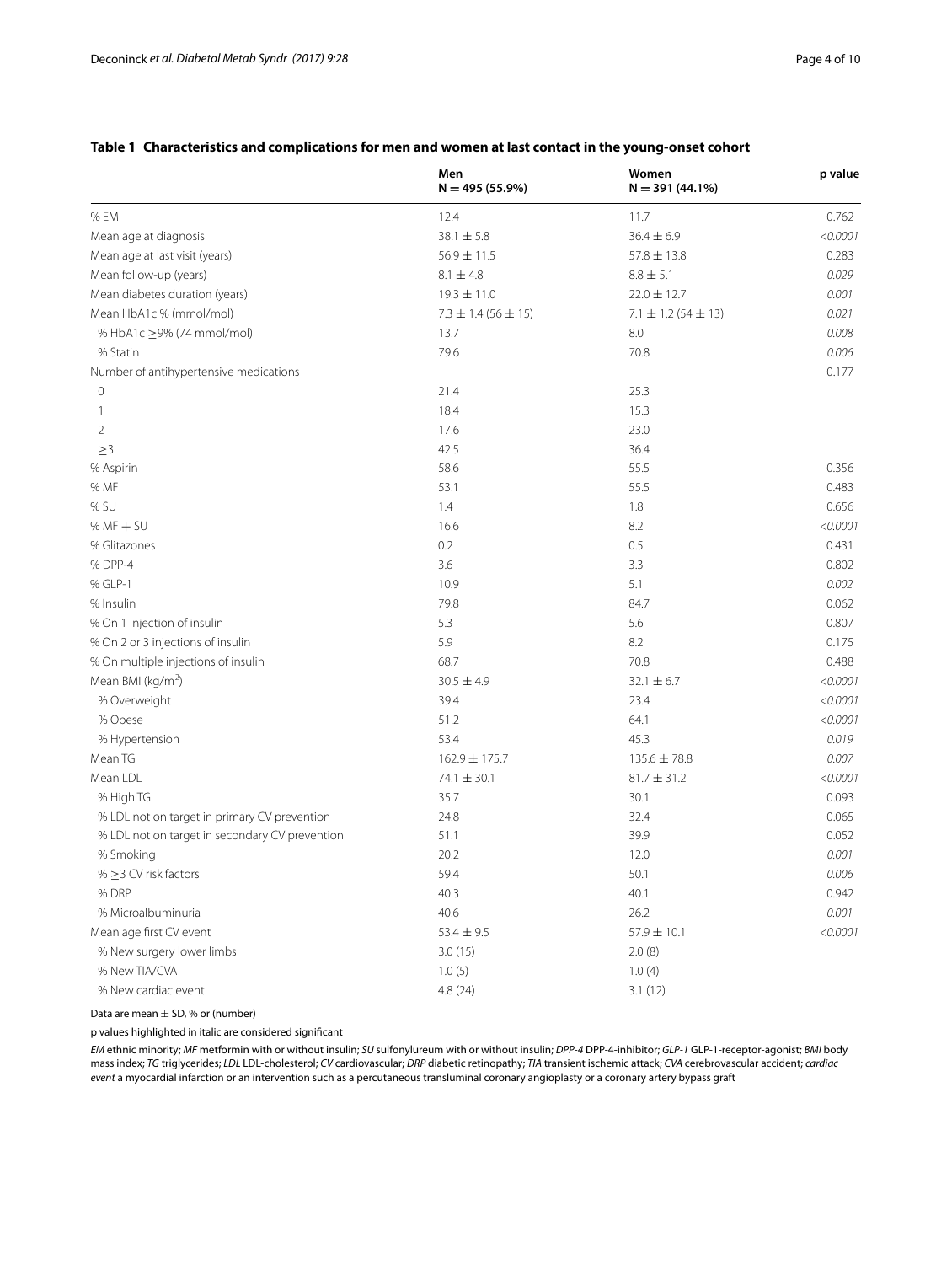$p = 0.001$ ), had a shorter diabetes duration at last visit (15.8  $\pm$  10.6 vs. 21.2  $\pm$  11.9 years, p = 0.002) and were less often obese (43.3 vs. 55.6%,  $p = 0.007$ ) (Table [2](#page-4-0)).

# *Comparison between age of diagnosis <35 years and age at diagnosis between 35 and 45 years*

Data were generally comparable between the two age groups, except for a lower proportion of men (48.6 vs.

<span id="page-4-0"></span>

|  |  |  |  |  | Table 2 Characteristics and complications for Caucasians and EM patients at last contact in the young-onset cohort |
|--|--|--|--|--|--------------------------------------------------------------------------------------------------------------------|
|--|--|--|--|--|--------------------------------------------------------------------------------------------------------------------|

|                                                | Caucasian<br>$N = 769(87.9%)$ | EM<br>$N = 106(12.1\%)$   | p value  |
|------------------------------------------------|-------------------------------|---------------------------|----------|
| % Men                                          | 56.0                          | 57.5                      | 0.762    |
| Mean age at diagnosis                          | $37.6 \pm 6.2$                | $35.4 \pm 6.8$            | 0.001    |
| Mean age at last visit (years)                 | $58.4 \pm 12.4$               | $50.8 \pm 11.7$           | < 0.0001 |
| Mean follow-up (years)                         | $8.6 \pm 4.9$                 | $7.0 \pm 4.8$             | 0.002    |
| Mean diabetes duration (years)                 | $21.2 \pm 11.9$               | $15.8 \pm 10.6$           | 0.002    |
| Mean HbA1c % (mmol/mol)                        | $7.3 \pm 1.3$ (56 $\pm$ 14)   | $7.4 \pm 1.4 (57 \pm 15)$ | 0.461    |
| % Statin                                       | 78.1                          | 59.4                      | < 0.0001 |
| Number of antihypertensive medications         |                               |                           |          |
| $\mathbb O$                                    | 20.2                          | 42.5                      | < 0.0001 |
| 1                                              | 16.3                          | 23.6                      |          |
| $\overline{2}$                                 | 21.0                          | 11.3                      |          |
| >3                                             | 42.5                          | 22.7                      |          |
| % MF                                           | 53.1                          | 62.3                      | 0.077    |
| % SU                                           | 1.4(11)                       | 2.8(3)                    | 0.283    |
| $% MF + SU$                                    | 12.9                          | 11.3                      | 0.649    |
| % Glitazones                                   | 0.4                           | $\overline{0}$            | 0.519    |
| % DPP-4                                        | 2.9(67)                       | 7.5(4)                    | 0.013    |
| % GLP-1                                        | 8.7                           | 3.8                       | 0.080    |
| % Insulin                                      | 81.4                          | 86.8                      | 0.174    |
| % On 1 injection of insulin                    | 5.3                           | 4.7                       | 0.788    |
| % On 2 or 3 injections of insulin              | 7.2                           | 5.7                       | 0.570    |
| % On multiple injections of insulin            | 68.9                          | 76.4                      | 0.113    |
| Mean BMI ( $kg/m2$ )                           | $31.4 \pm 5.9$                | $29.8 \pm 4.6$            | 0.009    |
| % Overweight                                   | 28.8                          | 44.3                      | 0.002    |
| % Obese                                        | 55.6                          | 43.3                      | 0.007    |
| % Hypertension                                 | 48.7                          | 43.4                      | 0.269    |
| Mean TG                                        | 151.7 ± 144.7                 | 144.8 ± 132.7             | 0.660    |
| Mean LDL                                       | $76.7 \pm 31.0$               | $82.8 \pm 29.7$           | 0.075    |
| % High TG                                      | 30.7                          | 29.2                      | 0.913    |
| % LDL not on target in primary CV prevention   | 27.2                          | 30.9                      | 0.472    |
| % LDL not on target in secondary CV prevention | 45.2                          |                           |          |
| % Smoking                                      | 17.2                          | 12.3                      | 0.201    |
| % $\geq$ 3 CV risk factors                     | 56.6                          | 45.3                      | 0.027    |
| % DRP                                          | 40.8                          | 40.4                      | 0.950    |
| % Microalbuminuria                             | 35.1                          | 32.1                      | 0.667    |
| % New surgery lower limbs                      | 3.0(23)                       | 0(0)                      |          |
| % New TIA/CVA                                  | 1.0(8)                        | 0.9(1)                    |          |
| % New cardiac event                            | 4.3(33)                       | 2.8(3)                    |          |

Data are mean  $\pm$  SD, % or (number)

p values highlighted in italic are considered signifcant

*EM* ethnic minority, *MF* metformin with or without insulin; *SU* sulfonylureum with or without insulin; *DPP-4* DPP-4-inhibitor; *GLP-1* GLP-1-receptor-agonist; *BMI* body mass index; *TG* triglycerides; *LDL* LDL-cholesterol; *CV* cardiovascular; *DRP* diabetic retinopathy; *TIA* transient ischemic attack; *CVA* cerebrovascular accident; *cardiac event* a myocardial infarction or an intervention such as a percutaneous transluminal coronary angioplasty or a coronary artery bypass graft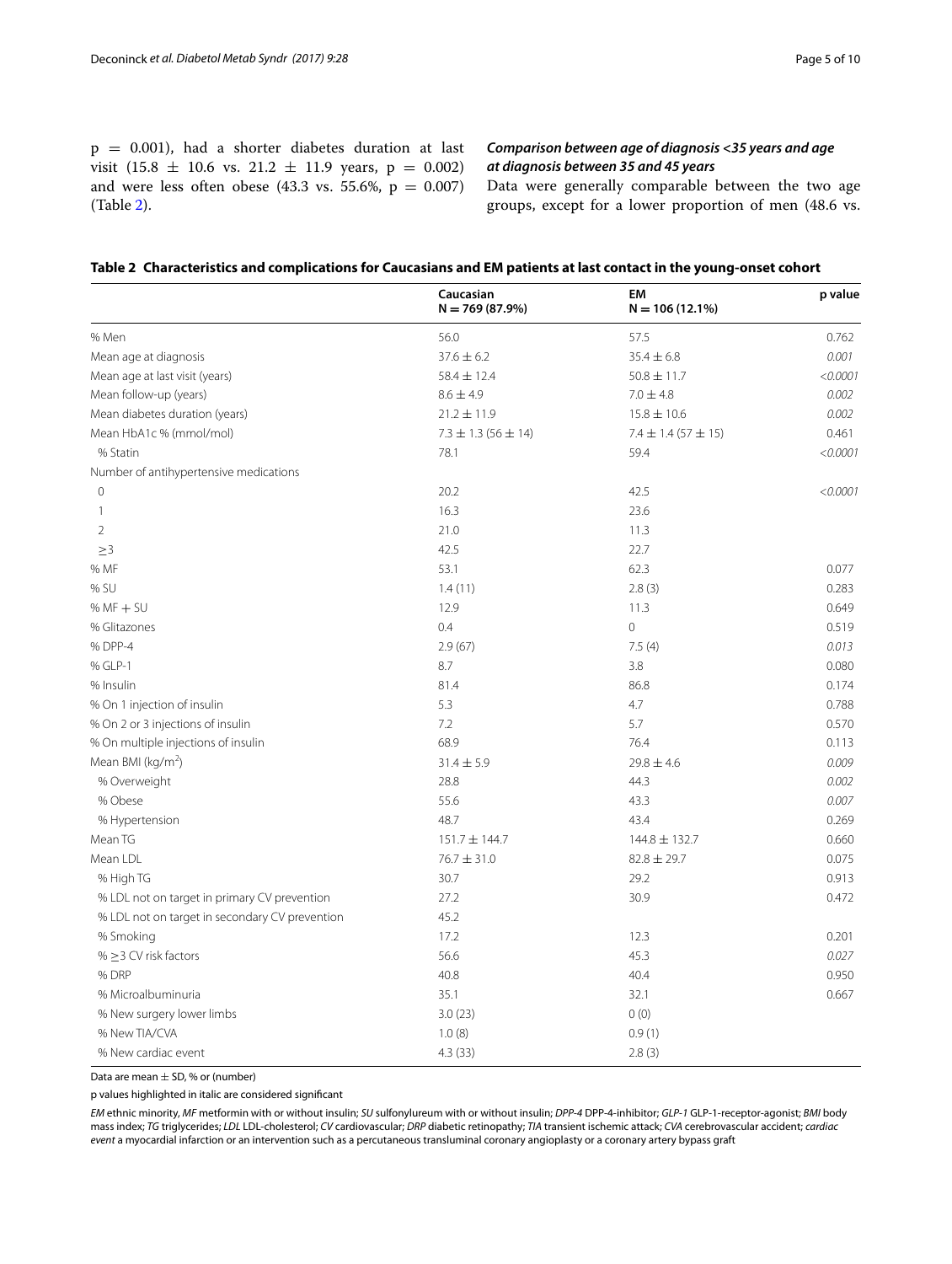58.7%,  $p = 0.006$ ), less frequent use of statins (65.5 vs. 79.9%,  $p < 0.0001$  and anti-hypertensive medication  $(p < 0.0001)$ , more frequent use of insulin (88 vs. 79.6%,  $p = 0.004$ ) and a higher LDL-cholesterol (84.6  $\pm$  34 vs. 74.7  $\pm$  29, p < 0.0001) in the group with age of diagnosis <35 years compared to the group diagnosed at an age between 35 and 45 years.

# *Cardiovascular events at last visit in the diferent subgroups in the young‑onset T2DM cohort*

In the unadjusted analyses, there were statistically signifcant more cardiac events in men, Caucasians and the group with age at diagnosis between 35 and 45 years. However, after adjustment for confounders such as smoking, HbA1c, BMI, LDL-cholesterol, systolic and diastolic BP, diabetes duration, age and microalbuminuria, rates of cardiac events remained only signifcantly higher in men compared to women (24.3 vs. 14.8%,  $p = 0.010$ ) (Table [3\)](#page-5-0).

# **Comparison between the frst and last visit of the young‑onset T2DM cohort**

Compared to the frst visit, by the time of the last visit, glycemic control had improved  $[7.3% \pm 1.3]$  (56 mmol/ mol  $\pm$  14) vs. 7.9%  $\pm$  1.7 (62 mmol/mol  $\pm$  19),  $p < 0.0001$ ] in line with more use of oral antidiabetic drugs (OAD) and insulin (81.9 vs. 36.9%,  $p < 0.0001$ ) (Table [4](#page-6-0)). Furthermore, BMI decreased  $(31.2 \pm 5.8)$ vs. 31.7  $\pm$  5.8, p = 0.009), there was a lower LDL-cholesterol (77.9  $\pm$  31.1 vs. 107.3  $\pm$  37.4, p < 0.0001) and less hypertension (49.9 vs. 55.6%,  $p = 0.018$ ). At last contact, the rate of cardiovascular events increased (37.8 vs. 21.6%,  $p < 0.0001$ ). Over a mean follow-up of  $8.4 \pm 4.9$  years, 2.6% (23) of patients underwent a second surgery of the lower limbs, 1.0% (9) had a new CVA and 4.1% (36) had a new myocardial infarction or cardiac intervention (Table [4](#page-6-0)).

# **Comparison of characteristics between the young‑ and old‑onset T2DM cohorts at last contact**

Compared to the old-onset T2DM cohort, patients with young-onset T2DM had a higher HbA1c  $[7.3 \pm 1.3\%]$  $(56 \text{ mmol/mol} \pm 14)$  vs.  $6.9 \pm 1.0\%$  (51 mmol/mol  $\pm 11$ ),  $p < 0.0001$ ] and smoked more often (16.6 vs. 7.0%,  $p = <0.0001$ ). When adjusted for confounders (smoking, HbA1c, BMI, LDL-cholesterol, systolic and diastolic BP, age, diabetes duration and microalbuminuria), there was no diference in cardiovascular events between both groups (Table [5\)](#page-7-0).

## **Discussion**

This study on a large Belgian cohort of adults diagnosed with T2DM <45 years provides insight in the general characteristics, complications and current care of this high-risk population. This study demonstrates that, despite a relatively young age at the last follow-up visit, young-onset T2DM patients have a high-risk phenotype and have a high life-time risk for cardiovascular complications.

## <span id="page-5-0"></span>**Table 3 Overview of the cardiovascular events at last contact in the diferent young-onset T2DM subgroups**

|                                   | Carotid surgery | <b>Surgery lower limbs</b> | <b>TIA/CVA</b> | <b>Cardiac event</b> | CV event   |
|-----------------------------------|-----------------|----------------------------|----------------|----------------------|------------|
| Men vs. women                     |                 |                            |                |                      |            |
| % Men                             | 0.8(4)          | 8.3(41)                    | 8.5(42)        | 24.3 (120)           | 41.4 (205) |
| % Women                           | 1.0(4)          | 5.1(20)                    | 5.6(22)        | 14.8(58)             | 33.2 (130) |
| p value                           | 0.737           | 0.064                      | 0.103          | < 0.0001             | 0.013      |
| Adjusted p value                  | 0.938           | 0.154                      | 0.149          | 0.010                | 0.014      |
| Caucasian vs. EM                  |                 |                            |                |                      |            |
| % Caucasians                      | 1.0(8)          | 7.7(59)                    | 7.9(61)        | 21.6 (166)           | 40.8 (313) |
| % EM                              | 0(0)            | 1.9(2)                     | 2.8(3)         | 10.4(11)             | 17.9 (19)  |
| p value                           | 0.291           | 0.028                      | 0.058          | 0.0008               | < 0.0001   |
| Adjusted p value                  | 1.000           | 0.845                      | 0.998          | 0.960                | 0.926      |
| Different age groups at diagnosis |                 |                            |                |                      |            |
| % Diagnosis <35 years             | 0.8(2)          | 6.4(16)                    | 3.6(9)         | 15.7(39)             | 26.9(67)   |
| % Diagnosis 35-45 years           | 0.9(6)          | 7.1(45)                    | 8.6(55)        | 21.9 (139)           | 42.1 (268) |
| p value                           | 0.844           | 0.736                      | 0.009          | 0.038                | < 0.0001   |
| Adjusted p value                  | 0.996           | 0.566                      | 0.744          | 0.651                | 0.189      |

Data are % or (number)

p values highlighted in italic are considered signifcant

*TIA* transient ischemic attack; *CVA* cerebrovascular accident; *CV* cardiovascular; *EM* ethnic minority; *cardiac event* a myocardial infarction or an intervention such as a percutaneous transluminal coronary angioplasty or a coronary artery bypass graft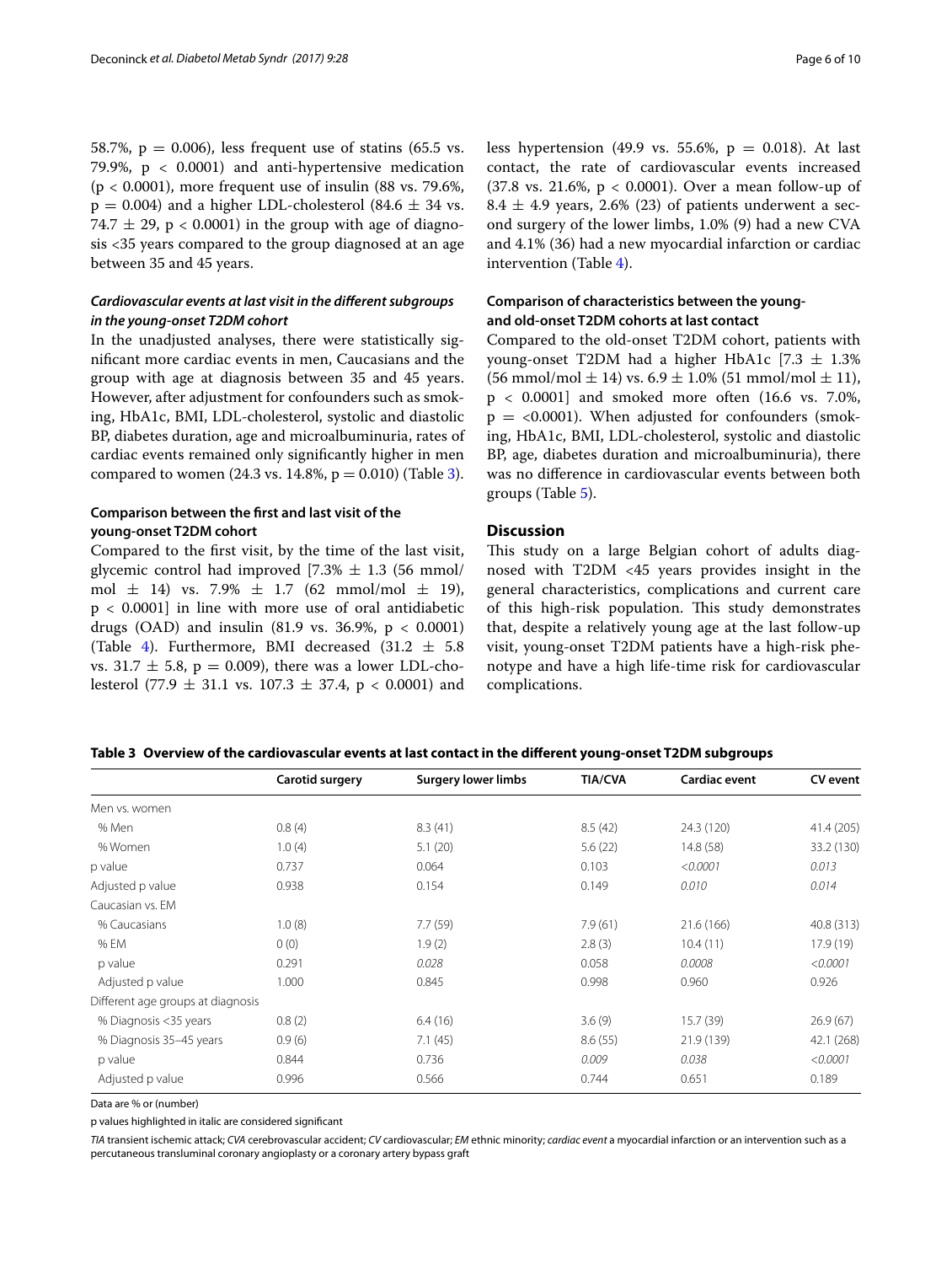<span id="page-6-0"></span>

|  |  | Table 4 Characteristics and complications for the first and last visit of the young-onset T2DM cohort |
|--|--|-------------------------------------------------------------------------------------------------------|
|  |  |                                                                                                       |

|                                                |         | <b>First contact</b><br>$N = 886$ | Last contact<br>$N = 886$   | p value  |
|------------------------------------------------|---------|-----------------------------------|-----------------------------|----------|
| Mean age at contacts                           |         | $48.9 \pm 11.5$                   | $57.3 \pm 12.5$             | < 0.0001 |
| Mean diabetes duration (years)                 |         | $12.1 \pm 10.7$                   | $20.5 \pm 11.8$             | < 0.0001 |
| Mean HbA1c % (mmol/mol)                        |         | $7.9 \pm 1.7$ (62 $\pm$ 19)       | $7.3 \pm 1.3$ (56 $\pm$ 14) | < 0.0001 |
| % HbA1c ≥7% (52 mmol/mol)                      |         | 66                                | 54.5                        | < 0.0001 |
| % Statin                                       |         | 32.2                              | 75.7                        | < 0.0001 |
| Number of antihypertensive medications         |         |                                   |                             | < 0.0001 |
| $\circ$                                        |         | 44.9%                             | 23.1%                       |          |
| 1                                              |         | 21.7%                             | 17.0%                       |          |
| $\overline{2}$                                 |         | 17.7%                             | 20.0%                       |          |
| $\geq$ 3                                       |         | 15.8%                             | 39.7%                       |          |
| % MF                                           |         | 30.9                              | 54.2                        | < 0.0001 |
| % SU                                           |         | 5.5                               | 1.6                         | < 0.0001 |
| $% MF + SU$                                    |         | 20.0                              | 12.9                        | < 0.0001 |
| % DPP-4                                        |         | 1.7                               | 3.5                         | 0.014    |
| % GLP-1                                        |         | 1.2                               | 8.4                         | < 0.0001 |
| % Insulin                                      |         | 36.9                              | 81.9                        | < 0.0001 |
| % On 1 injection of insulin                    |         | 7.4                               | 5.4                         | 0.054    |
| % On 2 or 3 injections of insulin              |         | 12.5                              | 6.9                         | < 0.0001 |
| % On multiple injections of insulin            |         | 16.9                              | 69.6                        | < 0.0001 |
| Mean BMI (kg/m <sup>2</sup> )                  |         | $31.7 \pm 5.8$                    | $31.2 \pm 5.8$              | 0.009    |
| % Hypertension                                 |         | 55.6                              | 49.9                        | 0.018    |
| Mean TG                                        |         | 192.5 ± 217.2                     | 152.0 ± 144.4               | < 0.0001 |
| Mean LDL                                       |         | $107.3 \pm 37.4$                  | 77.9 ± 31.1                 | < 0.0001 |
| % LDL not on target in primary CV prevention   |         | 58.3                              | 27.7                        | < 0.0001 |
| % LDL not on target in secondary CV prevention |         | 78.7                              | 44.8                        | < 0.0001 |
| % Smoking                                      |         | 17.2                              | 16.6                        | 0.709    |
| % $\geq$ 2 CV risk factors                     |         | 87.6                              | 81.7                        | < 0.0001 |
| % DRP                                          |         | 27.2                              | 40.2                        | < 0.0001 |
| % Microalbuminuria                             |         | 28.1                              | 34.4                        | 0.003    |
| % Carotid surgery                              |         | 0.7(6)                            | 0.9(8)                      | 0.500    |
| % Surgery lower limbs                          |         | 3.7(33)                           | 6.9(61)                     | < 0.0001 |
| %TIA/CVA                                       |         | 3.6(32)                           | 7.2(64)                     | < 0.0001 |
| % Cardiac event                                |         | 12.8 (113)                        | 20.1 (178)                  | < 0.0001 |
| % CV event (peripheral; heart)                 |         | 21.6 (191)                        | 37.8 (335)                  | < 0.0001 |
| % New surgery lower limbs                      | 2.6(23) |                                   |                             |          |
| % New TIA/CVA                                  | 1.0(9)  |                                   |                             |          |
| % New cardiovascular event                     | 4.1(36) |                                   |                             |          |

Data are mean  $\pm$  SD, % or (number)

p values highlighted in italic are considered signifcant

*MF* metformin with or without insulin; *SU* sulfonylureum with or without insulin; *DPP-4* DPP-4-inhibitor; *GLP-1* GLP-1-receptor-agonist; *BMI* body mass index; *TG* triglycerides; *LDL* LDL-cholesterol; *CV* cardiovascular; *DRP* diabetic retinopathy; *TIA* transient ischemic attack; *CVA* cerebrovascular accident; *cardiac event* a myocardial infarction or an intervention such as a percutaneous transluminal coronary angioplasty or a coronary artery bypass graft

In our young-onset T2DM cohort, 81.7% of patients had at least two cardiovascular risk factors at the last follow-up, a fnding which is in agreement with the SEARCH study where 92% of T2DM patients had at least two cardiovascular risk factors [\[15](#page-9-14)]. Obesity is one of the main driving factors for the increase in prevalence

of young-onset T2DM [[1,](#page-9-0) [3](#page-9-2)]. Of our entire young-onset T2DM cohort, 32.4% of patients were overweight and 56.8% were obese. Compared to the frst visit at our center, patients' metabolic control improved signifcantly over time, but the frequency of cardiovascular risk factors remained high. This confirms the high-risk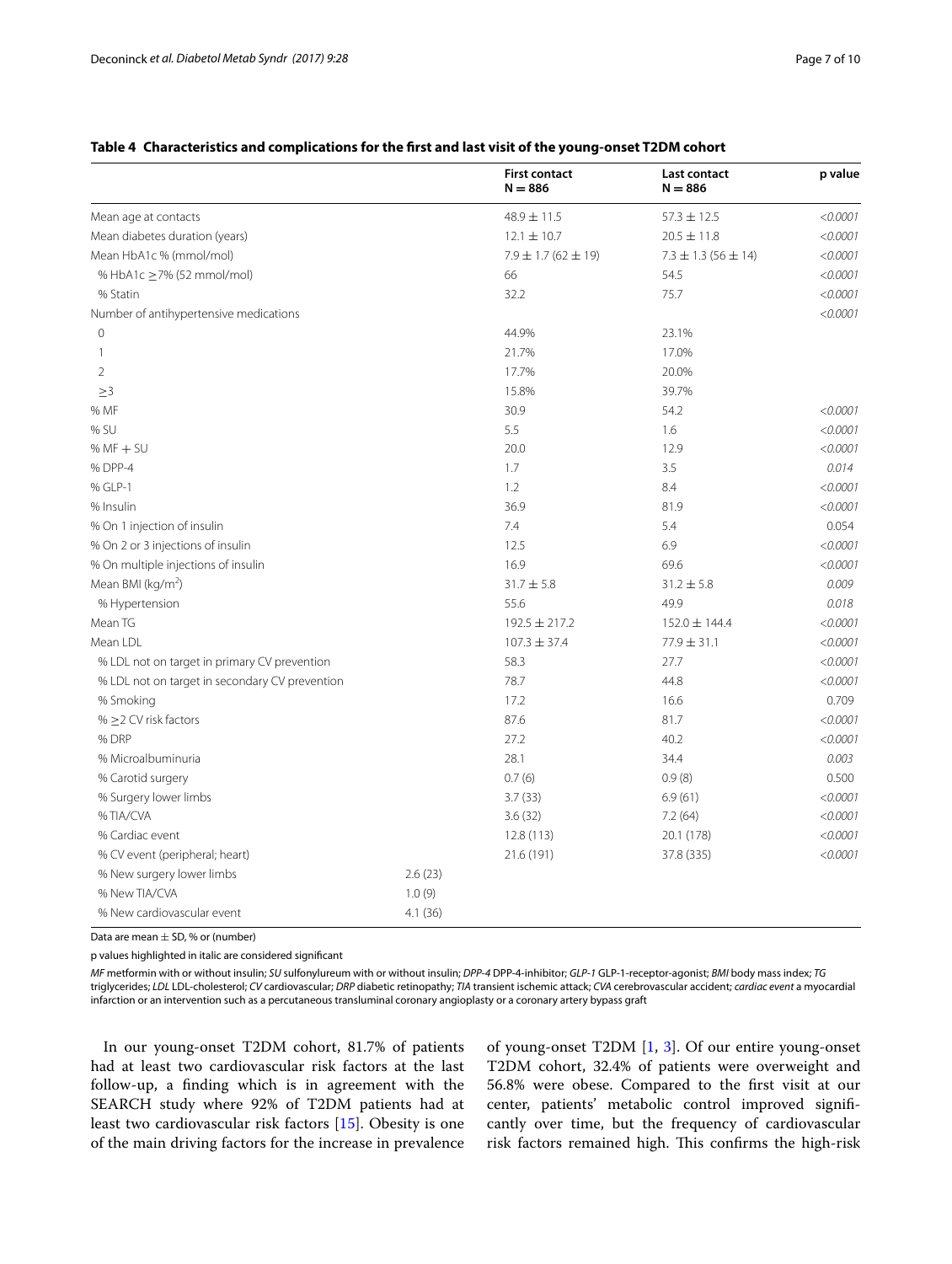|                                 | Age at diagnosis <45 years<br>$N = 886$ | Age at diagnosis 60-70 years<br>$N = 933$ | p value  | Adjusted p value |
|---------------------------------|-----------------------------------------|-------------------------------------------|----------|------------------|
| % Men                           | 55.9                                    | 53.2                                      | 0.246    |                  |
| % Belgian nationality           | 91.3                                    | 97.2                                      | 0.024    |                  |
| Mean age at last visit (years)  | $57.3 \pm 12.6$                         | $75.7 \pm 6.8$                            | < 0.0001 |                  |
| Median age at diagnosis (years) | 39.0 (8;45)                             | 64.1 (60;70)                              | < 0.0001 |                  |
| Median follow-up (years)        | 7.6(0;17)                               | 4.6(1;17)                                 | < 0.0001 |                  |
| Mean diabetes duration (years)  | $20.5 \pm 11.8$                         | $11.9 \pm 6.6$                            | < 0.0001 |                  |
| Mean HbA1c % (mmol/mol)         | $7.3 \pm 1.3$ (56 $\pm$ 14)             | $6.9 \pm 1.0$ (51 $\pm$ 11)               | < 0.0001 |                  |
| Mean BMI ( $kg/m2$ )            | $31.2 \pm 5.8$                          | $29.6 \pm 5.5$                            | < 0.0001 |                  |
| % Overweight                    | 32.4                                    | 38.3                                      | 0.011    |                  |
| % Obese                         | 56.8                                    | 42.0                                      | < 0.0001 |                  |
| % Hypertension                  | 49.9                                    | 50.2                                      | 0.905    |                  |
| Median TG                       | 118.5 (25;2837)                         | 118.0 (24;706)                            | 0.829    |                  |
| Mean LDL                        | $77.5 \pm 30.9$                         | $75.2 \pm 29.4$                           | 0.163    |                  |
| % Smoking                       | 16.6                                    | 7.0                                       | < 0.0001 |                  |
| % DRP                           | 40.2                                    | 23.7                                      | < 0.0001 |                  |
| % Microalbuminuria              | 34.4                                    | 34.0                                      | 0.915    |                  |
| % Carotid surgery               | 0.9(8)                                  | 4.3(40)                                   | < 0.0001 | 0.843            |
| % Surgery lower limbs           | 6.9(61)                                 | 10.5(98)                                  | 0.006    | 0.327            |
| %TIA/CVA                        | 7.2(64)                                 | 16.1(150)                                 | < 0.0001 | 0.739            |
| % Cardiac event                 | 20.1 (178)                              | 31.8 (297)                                | < 0.0001 | 0.386            |

## <span id="page-7-0"></span>**Table 5 Comparison of characteristics and complications between the young- and old-onset T2DM cohorts at last contact**

Data are mean  $\pm$  SD or %

p values highlighted in italic are considered signifcant

*BMI* body mass index; *TG* triglycerides; *LDL* LDL-cholesterol; *DRP* diabetic retinopathy; *TIA* transient ischemic attack; *CVA* cerebrovascular accident; *cardiac event* a myocardial infarction or an intervention such as a percutaneous transluminal coronary angioplasty or a coronary artery bypass graft

cardiovascular phenotype, as seen in other populations with young-onset T2DM  $[5, 8, 15-17]$  $[5, 8, 15-17]$  $[5, 8, 15-17]$  $[5, 8, 15-17]$  $[5, 8, 15-17]$  $[5, 8, 15-17]$ . The high prevalence of cardiovascular risk factors is alarming, since mortality in people with T2DM is mainly driven by cardiovascular disease and the incidence of macrovascular events increases with disease duration [\[1](#page-9-0)]. Early and aggressive risk factor management is therefore mandatory, but this is often very challenging to achieve as seen in our study [[18](#page-9-16), [19\]](#page-9-17). Cardiovascular risk factors remained often insufficiently controlled despite the frequent use of statins and antihypertensive medication in our population.

Data on long-term cardiovascular follow-up and mortality are limited in this population, in part because young-onset T2DM is a relatively new occurrence in European populations. A 9-year follow-up study of a very high-risk population of 69 First Nation Canadians adolescents with T2DM showed a mortality rate of 9% [\[20](#page-9-18)]. Our data confrm a high rate of cardiovascular complications in young-onset T2DM at a relatively young age, with 6.9% having received vascular surgery of the lower limbs, 7.2% having experienced a CVA and 20.1% having had a myocardial infarction or cardiac surgery by the time of the last follow-up visit. In our study, the rate of cardiac events remained signifcantly higher in men compared to women after adjustment for confounders. This is in contrast with fndings of Hillier et al. [\[10\]](#page-9-9) showing that the increased relative risk for myocardial infarction in young adults almost entirely occurred in women. This diference may be due to the fact that this study looked at complications emerging within 4 years after diagnosis in an American population, while our European study registered all cardiac events within a mean diabetes duration of 20.5 years which allowed sufficient time for those complications to occur. Studies from a large diabetes center in Sheffield in the UK demonstrated that diabetes duration was a signifcant predictor for microvascular and cardiovascular complications in young adults with T2DM, while age of diagnosis did not appear to be an important factor  $[9]$  $[9]$ . This is in line with the present study, since after adjustment for diabetes duration, age and cardiovascular risk factors, there was no diference in the rate of cardiovascular events between young-onset and old-onset diabetes patients. This would suggest that the more aggressive phenotype in young-onset T2DM is mostly due to the longer diabetes duration, with a comparable complication burden occurring at an earlier age [[9\]](#page-9-8). However, this is in contrast with the data of Hillier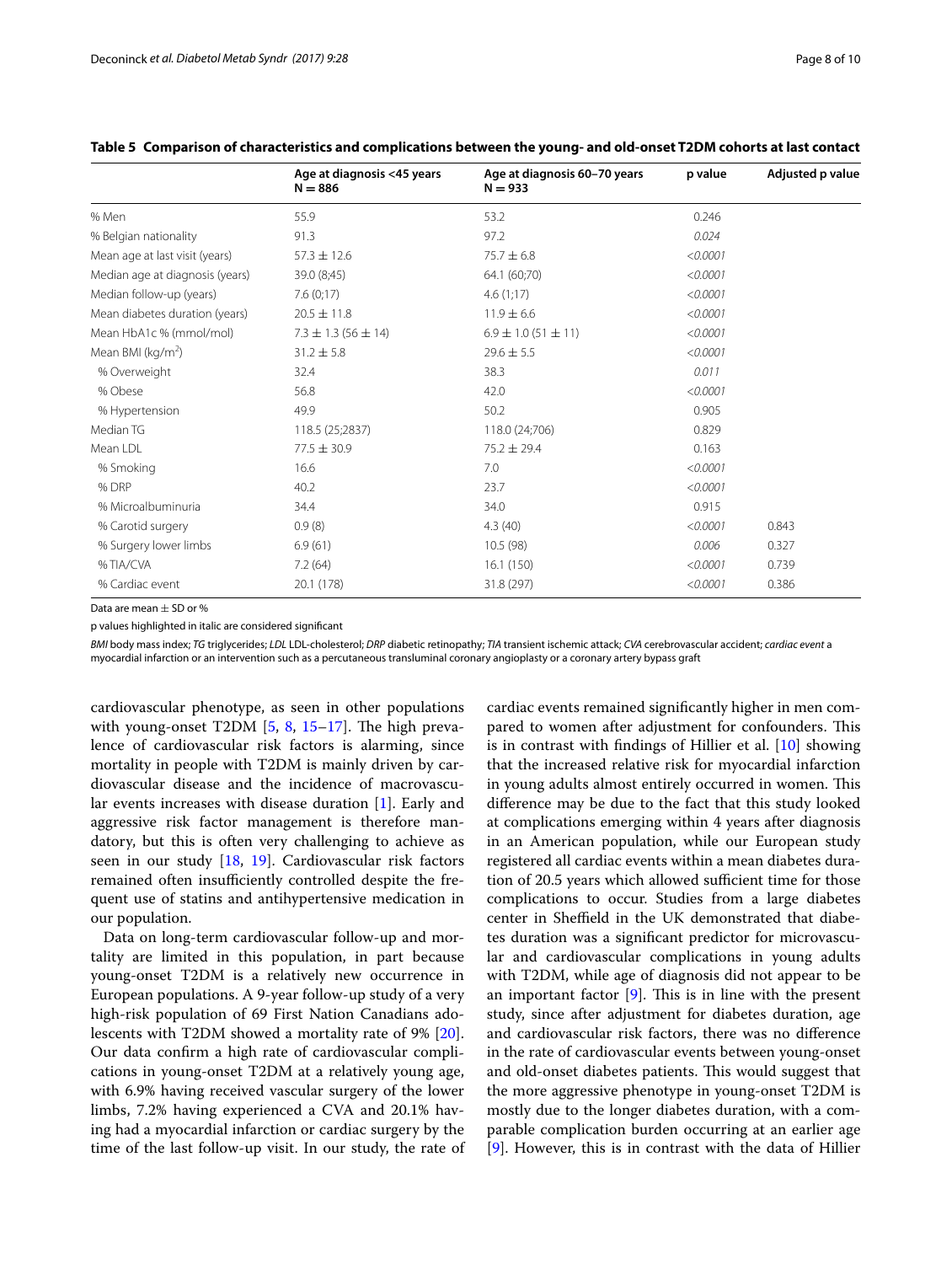et al. [\[1](#page-9-0)] showing that already at the time of diagnosis, adults with young-onset T2DM were more obese and had slightly worse glycemic control than the old-onset group. Furthermore, after controlling for length of follow-up (this equals diabetes duration since the study only included patients newly diagnosed with T2DM) youngonset T2DM patients had a 14-fold higher overall hazard of developing myocardial infarction compared to control subjects, while this was only a fourfold increased hazard in the old-onset T2DM group  $[10]$  $[10]$ . These data would therefore rather support the hypothesis that young-onset T2DM builds on a somewhat diferent pathogenesis (such as a more rapid decline in beta cell function and fructose in soft drinks increasing insulin resistance, lowering HDL and increasing triglycerides) resulting in an inherently more aggressive phenotype [\[2](#page-9-1), [7,](#page-9-6) [9](#page-9-8)].

Achieving and maintaining good glycemic control seems to be more difficult in this young-onset T2DM population [\[9](#page-9-8), [10,](#page-9-9) [18](#page-9-16), [21](#page-9-19)]. In our cohort, glycemic control improved signifcantly over time, but more than half of patients still had an HbA1c above target at the last contact, despite 81.9% receiving insulin. This may be related to the fact that diagnosing diabetes mellitus at a younger age is associated with poor treatment adherence by patients and less aggressive treatment by health care professionals [[9,](#page-9-8) [10](#page-9-9), [18](#page-9-16), [21\]](#page-9-19). However, there is few data to guide treatment of T2DM in youth. The 'Treatment Options for type 2 Diabetes in Adolescents and Youth' (TODAY) study was designed to compare the efficacy of three treatment regimens (metformin alone, metformin plus rosiglitazone and metformin plus intensive lifestyle modifcation) to achieve durable glycemic control in young-onset T2DM [[19](#page-9-17)]. However, failure rates for all treatment arms were high [[19](#page-9-17)].

In contrast to other series of T2DM in youth [\[3](#page-9-2)], there was a male predominance of T2DM in this cohort. Compared to women at their last visit, men had worse glycemic control despite a shorter diabetes duration. Although there was no signifcant diference in the frequency of insulin use, insulin might have been initiated earlier in women of childbearing age. Furthermore, men had more often at least three cardiovascular risk factors. In contrast, LDL-cholesterol was lower in men, probably due to the greater statin use compared to women. This might be related to the potential teratogenic efect of statins in women of childbearing age. These findings are in contrast with a recent study from two large diabetes centers in the UK showing equally prevalent risk factors between men and women [[8\]](#page-9-7).

An EM background is a known risk factor for the development of T2DM at a younger age. In particular, Japanese, Hispanic and Native American patients carry the highest risk of developing T2DM in childhood [\[5](#page-9-4), [6](#page-9-5)]. In our cohort, 12.1% of patients had an EM background, which is in line with the frequency of EM in the background Belgian population  $[11]$  $[11]$ . In our cohort, the EM group had a similar metabolic control as the Caucasian population and were more often overweight but less often obese. This is in contrast with many studies showing that obesity disproportionally afects minorities [\[22](#page-9-20)]. This is probably due to the small absolute number of EM patients in our cohort.

Diferent studies report variable rates of microvascular complications in young-onset T2DM, probably due to diferences in subjects' age and disease duration [\[23](#page-9-21)]. A population-based cohort study in Sweden found similar rates of retinopathy between the T2DM and T1DM groups but the incidence of severe retinopathy was signifcantly higher in younger adults aged 15–34 years with T2DM compared with T1DM both at the time of diagnosis and after 10 years of follow-up [[24\]](#page-9-22). In our cohort, 40.2% of patients had diabetic retinopathy at their last visit, with a high screening rate (91%). The prevalence of microalbuminuria at last visit in our young-onset population was 34.4%. This is comparable to data of Hillier et al. showing that about one in four adults developed incident microalbuminuria during follow-up, with similar fndings in the young-onset group versus the usual-onset group. However, when adjusted for gender and length of followup, adults with young-onset T2DM had a 20% increased hazard of developing microalbuminuria compared to the usual-onset group [\[10\]](#page-9-9).

The strengths of our study are the detailed analysis of a large cohort of young-onset T2DM patients and longterm follow-up data on cardiovascular complications. Limitations are the retrospective nature of the analysis, the lack of data on mortality and the fact that the frst visit in our center was often many years after the diagnosis. Furthermore, this study is based on specialist care populations and the results might therefore not be extrapolated to patients followed in primary care. Another limitation is the use of diferent methods for data extraction concerning microalbuminuria and diabetic retinopathy in the young- versus old-onset T2DM groups.

## **Conclusions**

In conclusion, this study shows that young-onset T2DM is a prevalent condition with often insufficient metabolic control. Young-onset T2DM patients have a high rate of cardiovascular complications at a relatively young age. In our cohort, especially men were at a high risk for a cardiac event. Therefore, there is need for tailored treatment strategies to better manage this high-risk group. More research is also required to better understand how the pathophysiology of T2DM difers by the age of onset.